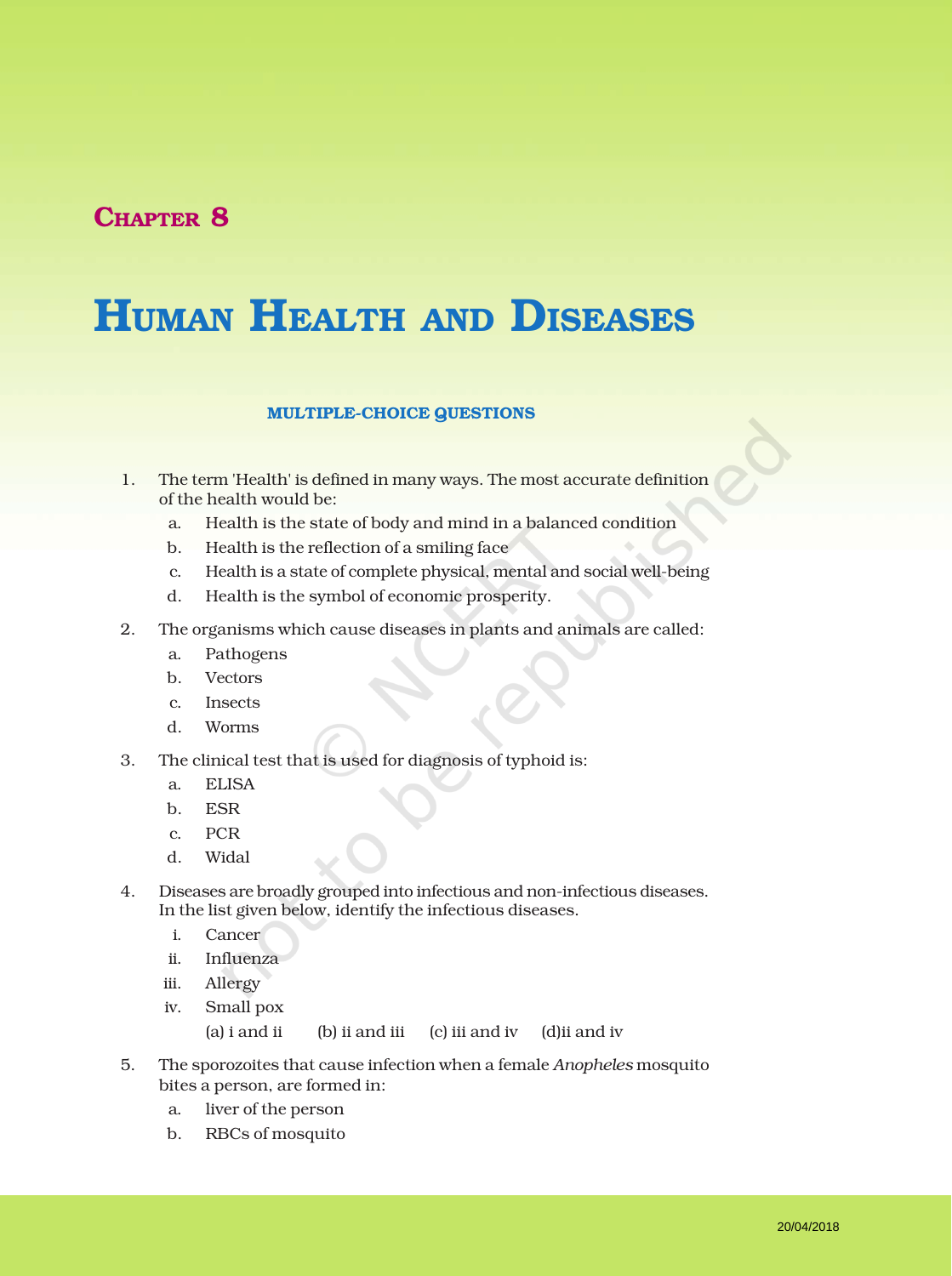- c. salivary glands of mosquito
- d. gut of mosquito
- 6. The disease *chikunguniya is* transmitted by:
	- a. house fly
	- b. *Aedes* mosquito
	- c. cockroach
	- d. female *Anopheles*
- 7. Many diseases can be diagnosed by observing the symptoms in the patient. Which group of symptoms are indicative of pneumonia?
	- a. Difficulty in respiration, fever, chills, cough, headache
	- b. Constipation, abdominal pain, cramps, blood clots
	- c. Nasal congestion and discharge, cough, constipation, headache
	- d. High fever, weakness, stomach pain, loss of appetite and constipation
- 8. Cancer causing genes are called:
	- a. structural genes
	- b. expressor genes
	- c. oncogenes
	- d. regulatory genes
- 9. In malignant tumors, the cells proliferate, grow rapidly and move to other parts of the body to form new tumors. This stage of disease is called:
	- a. metagenesis
	- b. metastasis
	- c. teratogenesis
	- d. mitosis
- 10. When an apparently healthy person is diagnosed as unhealthy by a psychiatrist, the reason could be that:
	- a. the patient was not efficient at his work
	- b. the patient was not economically prosperous
	- c. the patient shows behavioural and social maladjustment
	- d. he does not take interest in sports
- 11. Which of the following are the reason(s) for Rheumatoid arthritis? Choose the correct option.
	- i. The ability to differentiate pathogens or foreign molecules from self cells increases.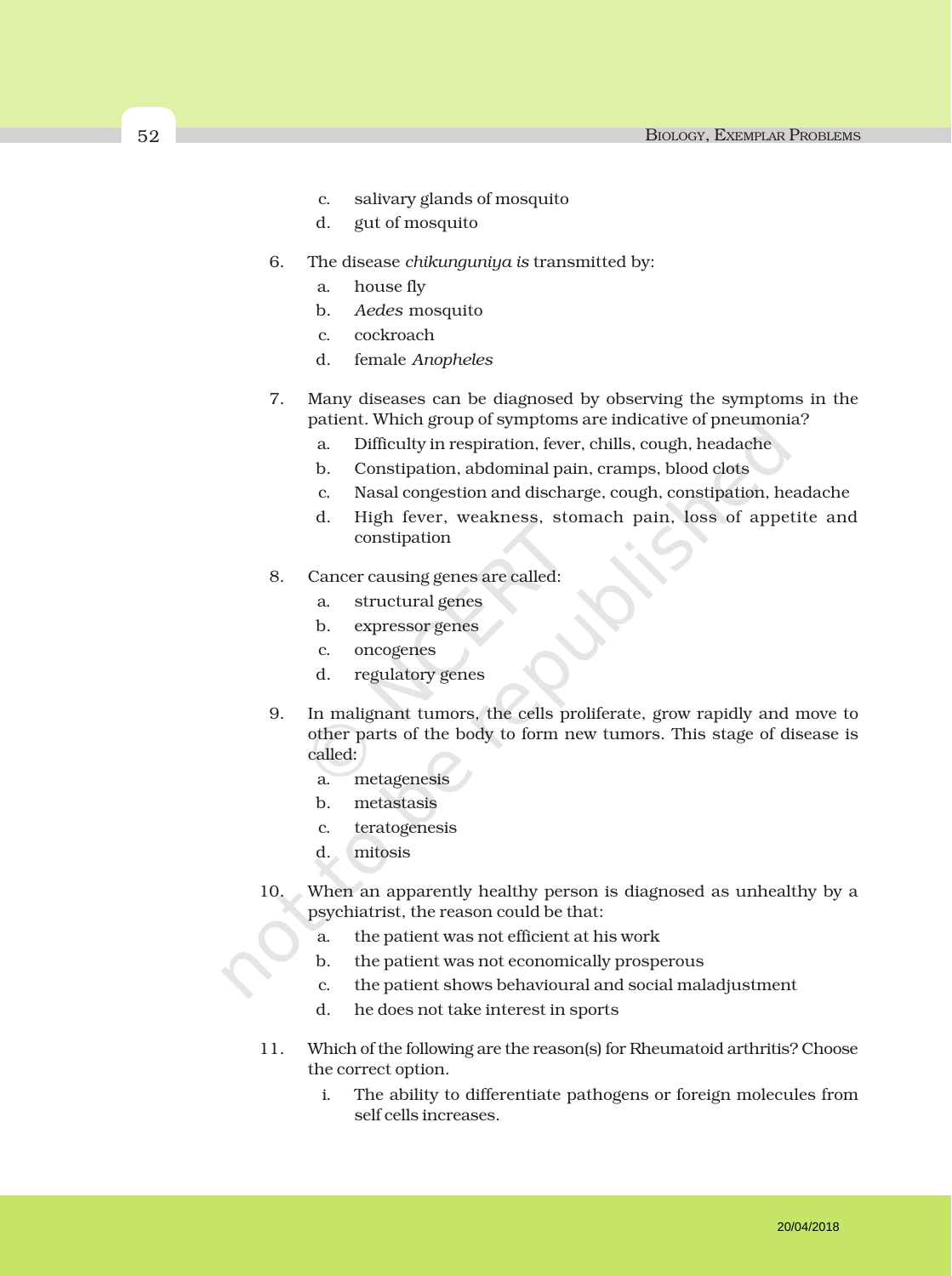- ii. Body attacks self cells
- iii. More antibodies are produced in the body
- iv. The ability to differentiate pathogens or foreign molecules from self cells is lost
	- (a) i and ii (b) ii and iv (c) iii and iv (d) i and iii
- 12. AIDS is caused by HIV. Among the following, which one is not a mode of transmission of HIV?
	- a. Transfusion of contaminated blood
	- b. Sharing the infected needles
	- c. Shaking hands with infected persons
	- d. Sexual contact with infected persons
- 13. 'Smack' is a drug obtained from the:
	- a. latex of *Papaver somniferum*
	- b. leaves of *Cannabis sativa*
	- c. flowers of *Dhatura*
	- d. fruits of *Erythroxyl coca*
- 14. The substance produced by a cell in viral infection that can protect other cells from further infection is:
	- a. serotonin
	- b. colostrum
	- c. interferon
	- d. histamine
- 15. Transplantation of tissues/organs to save certain patients often fails due to rejection of such tissues/organs by the patient. Which type of immune response is responsible for such rejections?
	- a. auto-immune response
	- b. humoral immune response
	- c. physiological immune response
	- d. cell-mediated immune response
- 16. Antibodies present in colostrum which protect the new born from certain diseases is of
	- a. Ig G type
	- b. Ig A type
	- c. Ig D type
	- d. Ig E type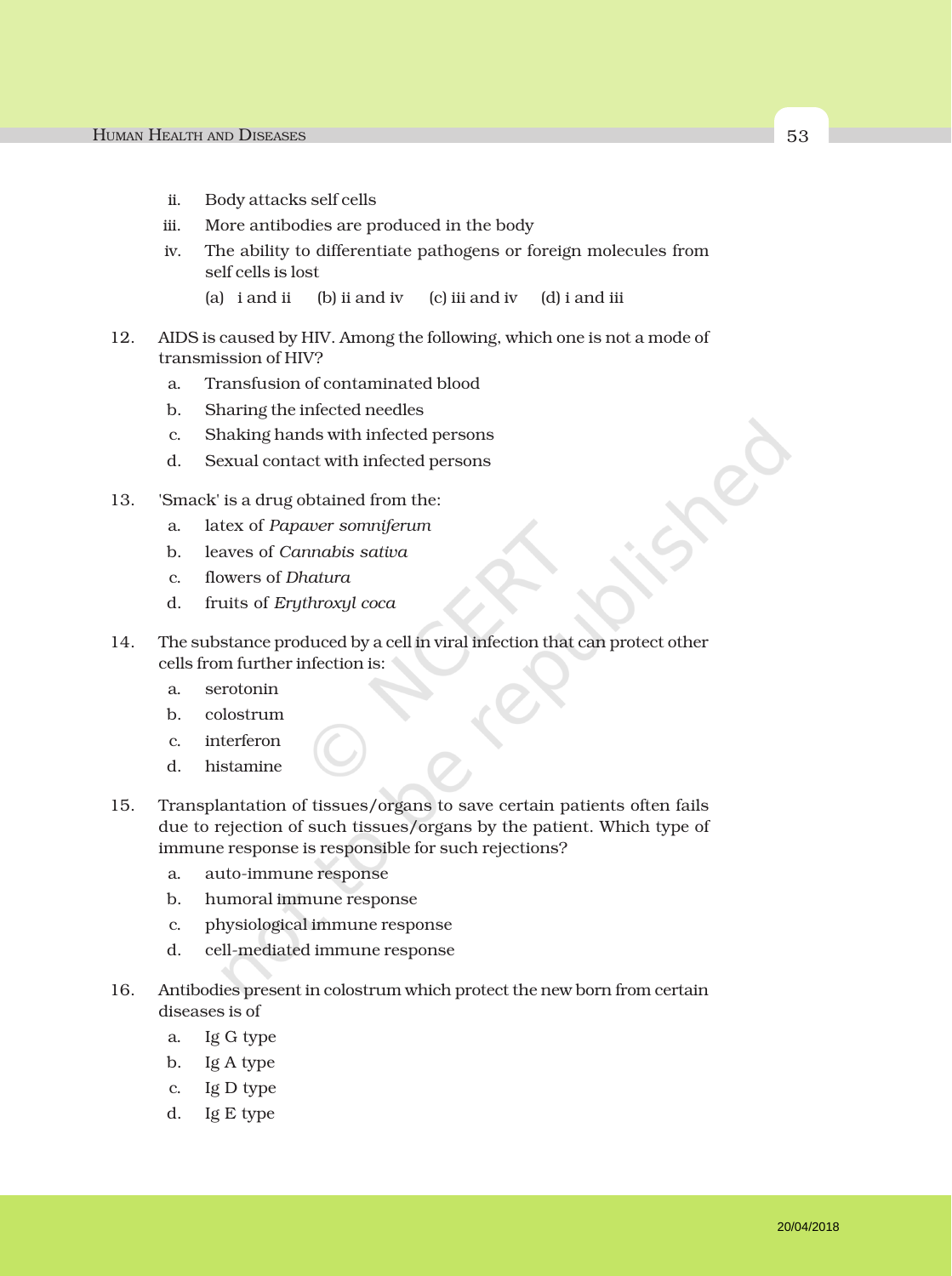- 17. Tobacco consumption is known to stimulate secretion of adrenaline and nor-adrenaline. The component causing this could be:
	- a. Nicotine
	- b. Tannic acid
	- c. Curamin
	- d. Catechin
- 18. Antivenom against snake poison contains:
	- a. Antigens
	- b. Antigen-antibody complexes
	- c. Antibodies
	- d. Enzymes
- 19. Which of the following is not a lymphoid tissue?
	- a. Spleen
	- b. Tonsils
	- c. Pancreas
	- d. Thymus
- 20. Which of the following glands is large sized at birth but reduces in size with ageing?
	- a. Pineal
	- b. Pituitary
	- c. Thymus
	- d. Thyroid
- 21. Haemozoin is a:
	- a. precursor of hemoglobin
	- b. toxin released from *Streptococcus* infected cells
	- c. toxin released from *Plasmodium* infected cells
	- d. toxin released from *Haemophilus* infected cells
- 22. Which of the following is not the causal organism for ringworm?
	- a. *Microsporum*
	- b. *Trichophyton*
	- c. *Epidermophyton*
	- d. *Macrosporum*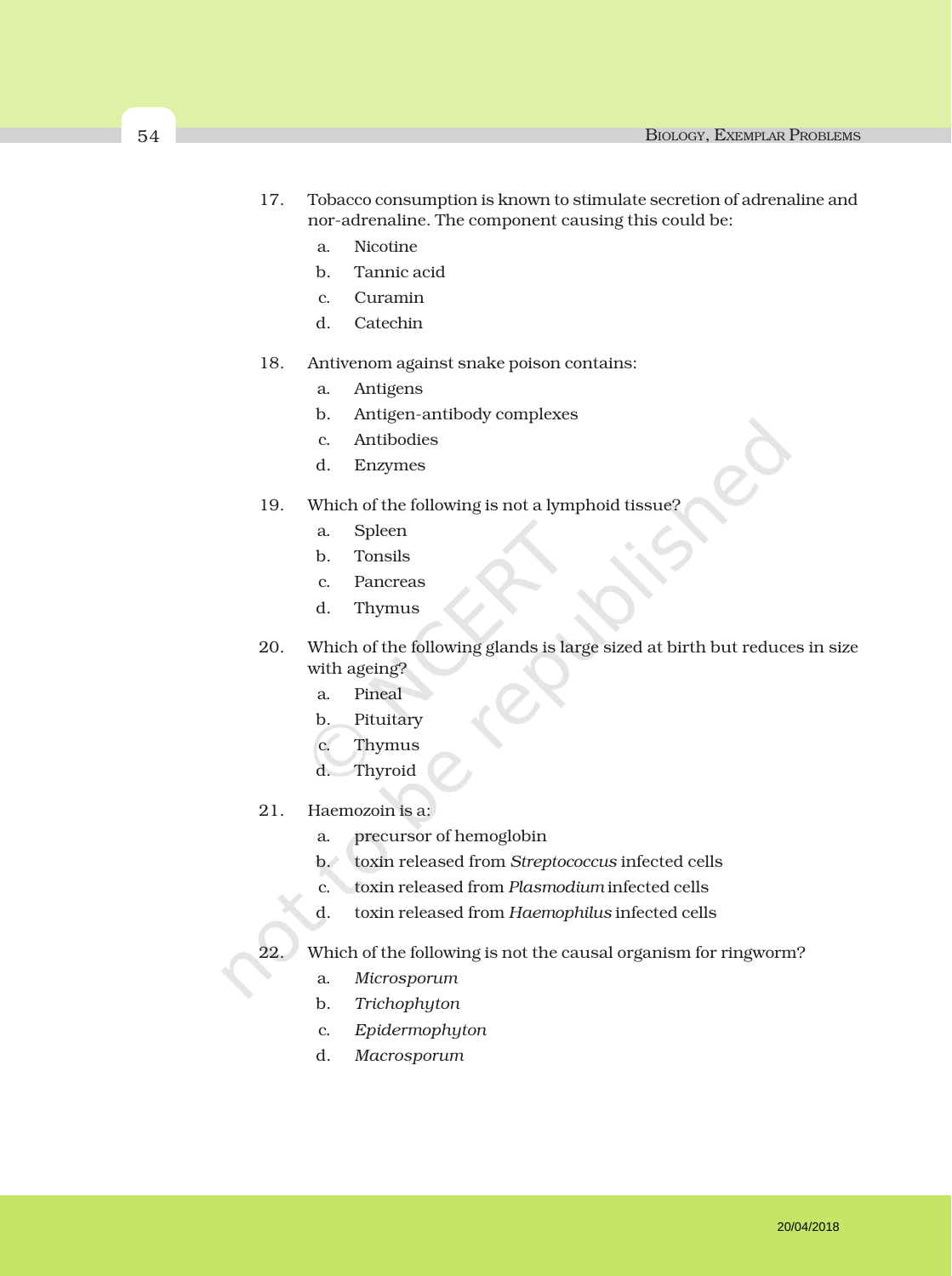- 23. A person with sickle cell anemia is
	- a. more prone to malaria
	- b. more prone to typhoid
	- c. less prone to malaria
	- d. less prone to typhoid

#### VERY SHORT ANSWER TYPE QUESTIONS

- 1. Certain pathogens are tissue/organ specific. Justify the statement with suitable examples.
- 2. The immune system of a person is suppressed. In the ELISA test, he was found positive to a pathogen.
	- a. Name the disease the patient is suffering from.
	- b. What is the causative organism?
	- c. Which cells of body are affected by the pathogen?
- 3. Where are B-cells and T-cells formed? How do they differ from each other?
- 4. Given below are the pairs of pathogens and the diseases caused by them. Which out of these is not a matching pair and why?
	- (a) Virus (common cold
	- (b) *Salmonella* typhoid
	- (c) *Microsporum* filariasis
	- (d) *Plasmodium* malaria
- 5. What would happen to immune system, if thymus gland is removed from the body of a person?
- 6. Many microbial pathogens enter the gut of humans along with food. What are the preventive barriers to protect the body from such pathogens? What type of immunity do you observe in this case?
- 7. Why is mother's milk considered the most appropriate food for a new born infant?
- 8. What are interferons? How do interferons check infection of new cells?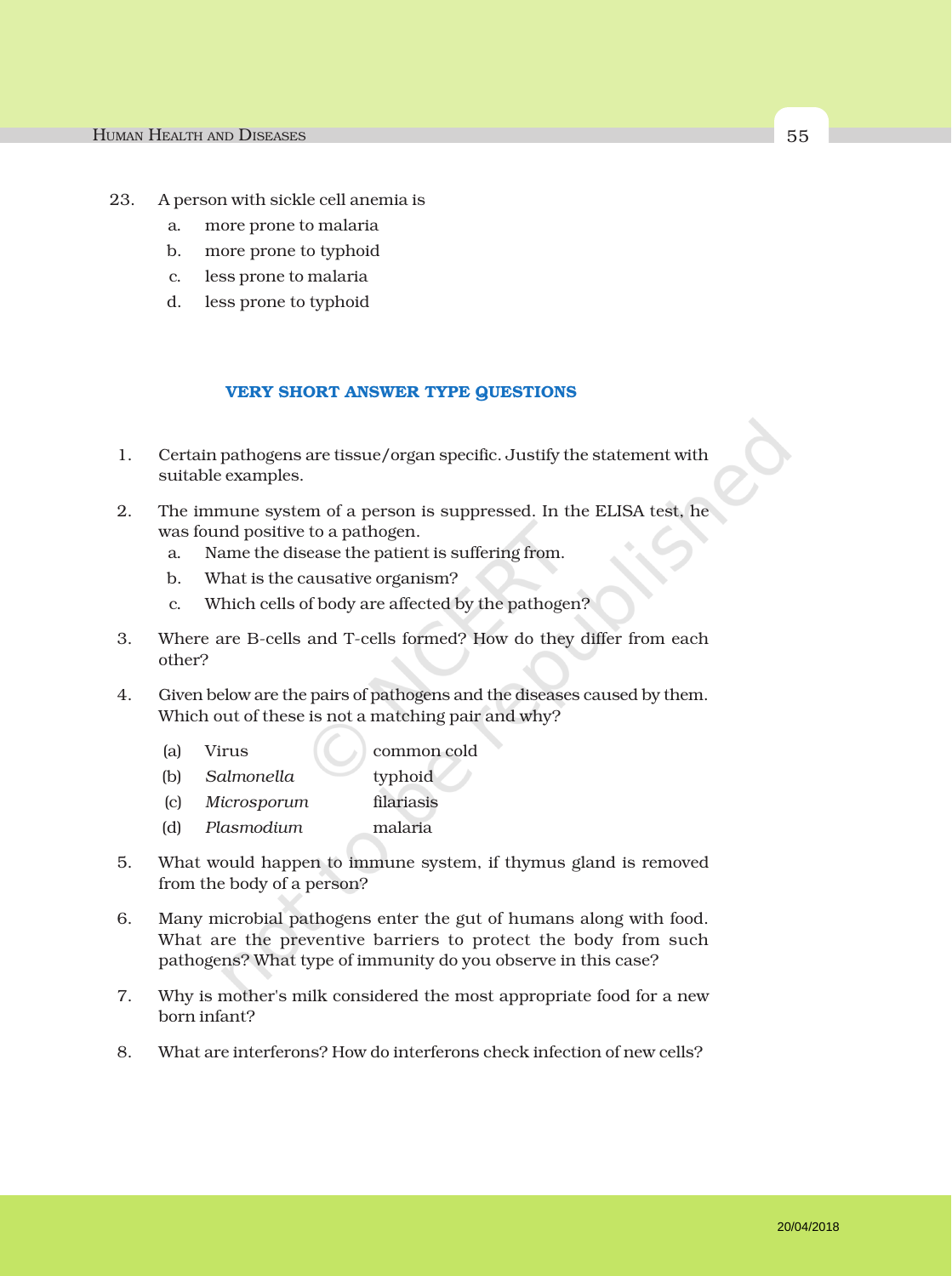9. In the figure, structure of an antibody molecule is shown. Name the parts A, B and C.

Show A, B and C in the diagram.



- 10. If a regular dose of drug or alcohol is not provided to an addicted person, he shows some withdrawal symptoms. List any four such withdrawal symptoms.
- 11. Why is it that during changing weather, one is advised to avoid closed, crowded and airconditioned places like cinema halls etc.?
- 12. The harmful allele of sickle cell anemia has not been eliminated from human population. Such afflicted people derive some other benefit. Discuss.
- 13. Lymph nodes are secondary lymphoid organs. Explain the role of lymph nodes in our immune response.
- 14. Why is an antibody molecule represented as  $H_1L_2$ ?
- 15. What does the term `memory' of the Immune system mean?
- 16. If a patient is advised Anti Retroviral Therapy, which infection is he suffering from? Name the causative organism.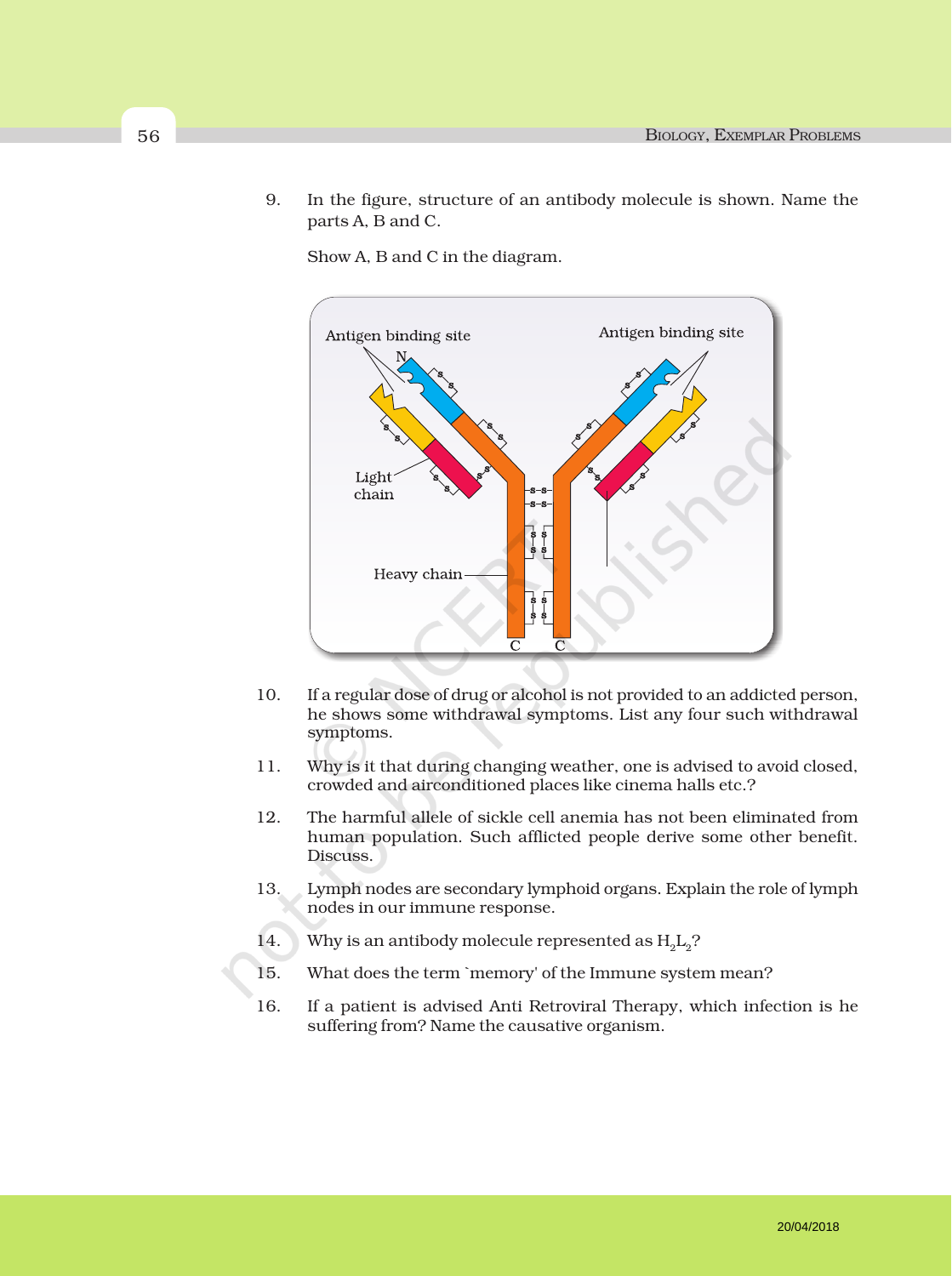#### SHORT ANSWER TYPE QUESTIONS

- 1. Differentiate between active immunity and passive immunity.
- 2. Differentiate between benign tumor and malignant tumor.
- 3. Do you consider passive smoking is more dangerous than active smoking? Why?
- 4. "Prevention is better than cure". Comment.
- 5. Explain any three preventive measures to control microbial infections.
- 6. In the given flow diagram, the replication of retrovirus in a host is shown. Observe and answer the following questions.
	- a. Fill in (1) and (2)
	- b. Why is the virus called retrovirus?
	- c. Can the infected cell survive while viruses are being replicated and released?

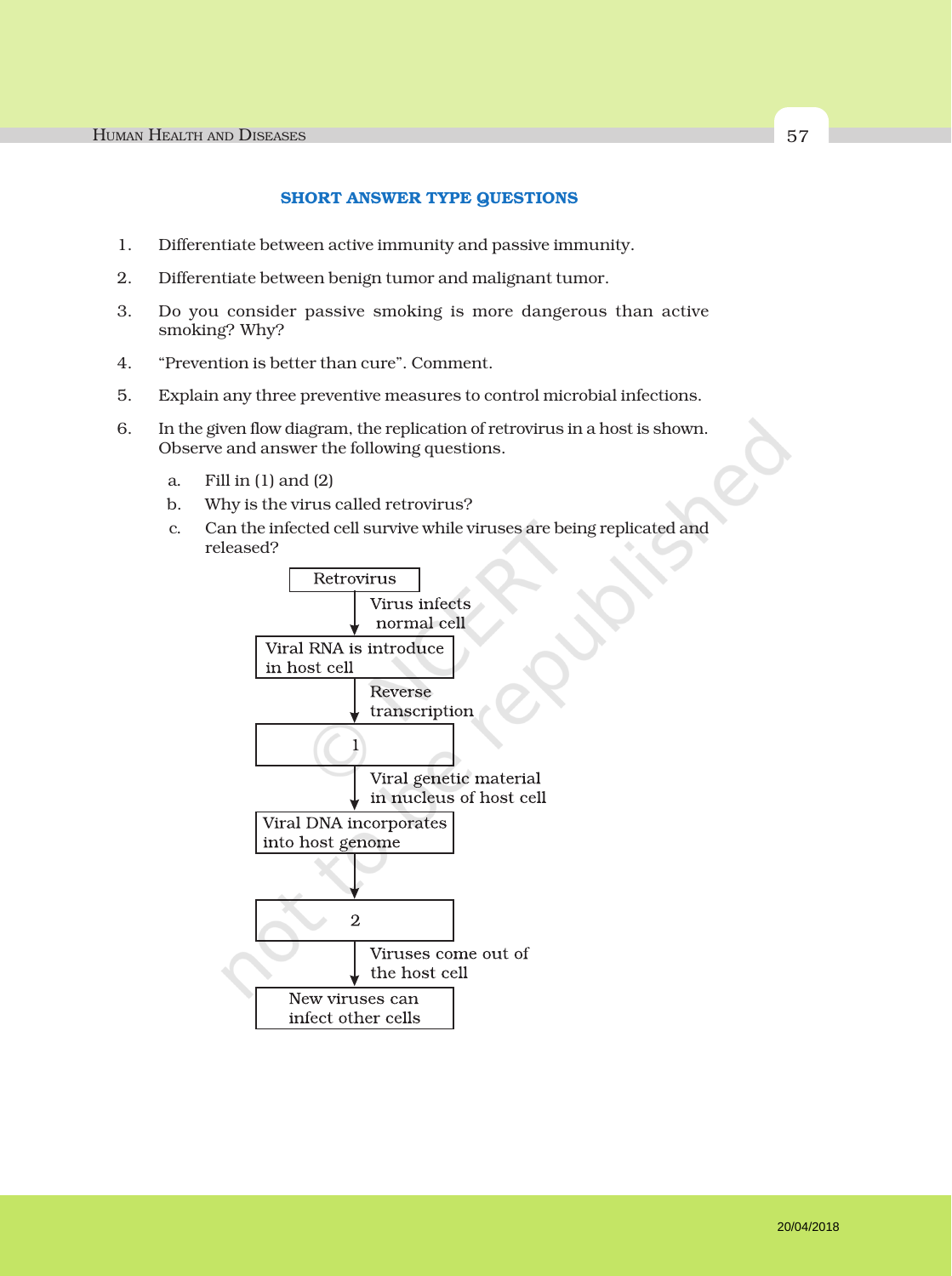- 7. "Maintenance of personal and public hygiene is necessary for prevention and control of many infectious diseases". Justify the statement giving suitable examples.
- 8. The following table shows certain diseases, their causative organisms and symptoms. Fill the gaps.

|       | Name of<br>the Disease | <b>Causative</b><br>organism       | <b>Symptoms</b>                                                  |
|-------|------------------------|------------------------------------|------------------------------------------------------------------|
| (i)   | Ascariasis             | Ascaris                            |                                                                  |
| (ii)  |                        | Trichophyton                       | Appearance of dry, scaly lesions on<br>various parts of the body |
| (iii) | Typhoid                |                                    | High fever, weakness, headache,<br>stomach pain, constipation.   |
| (iv)  | Pneumonia              | <i>Streptococcus</i><br>pneumoniae |                                                                  |
| (v)   |                        | Rhino viruses                      | Nasal congestion and discharge,<br>sorethroat, cough, headache   |
| (vi)  | Filariasis             |                                    | Inflammation in lower limbs                                      |
|       |                        |                                    |                                                                  |

- 9. The outline structure of a drug is given below.
	- a. Which group of drugs does this represent?
	- b. What are the modes of consumption of these drugs?
	- c. Name the organ of the body which is affected by consumption of these drugs.



- 10. Give the full form of CT and MRI. How are they different from each other? Where are they used?
- 11. Many secondary metabolites of plants have medicinal properties. It is their misuse that creates problems. Justify the statement with an example.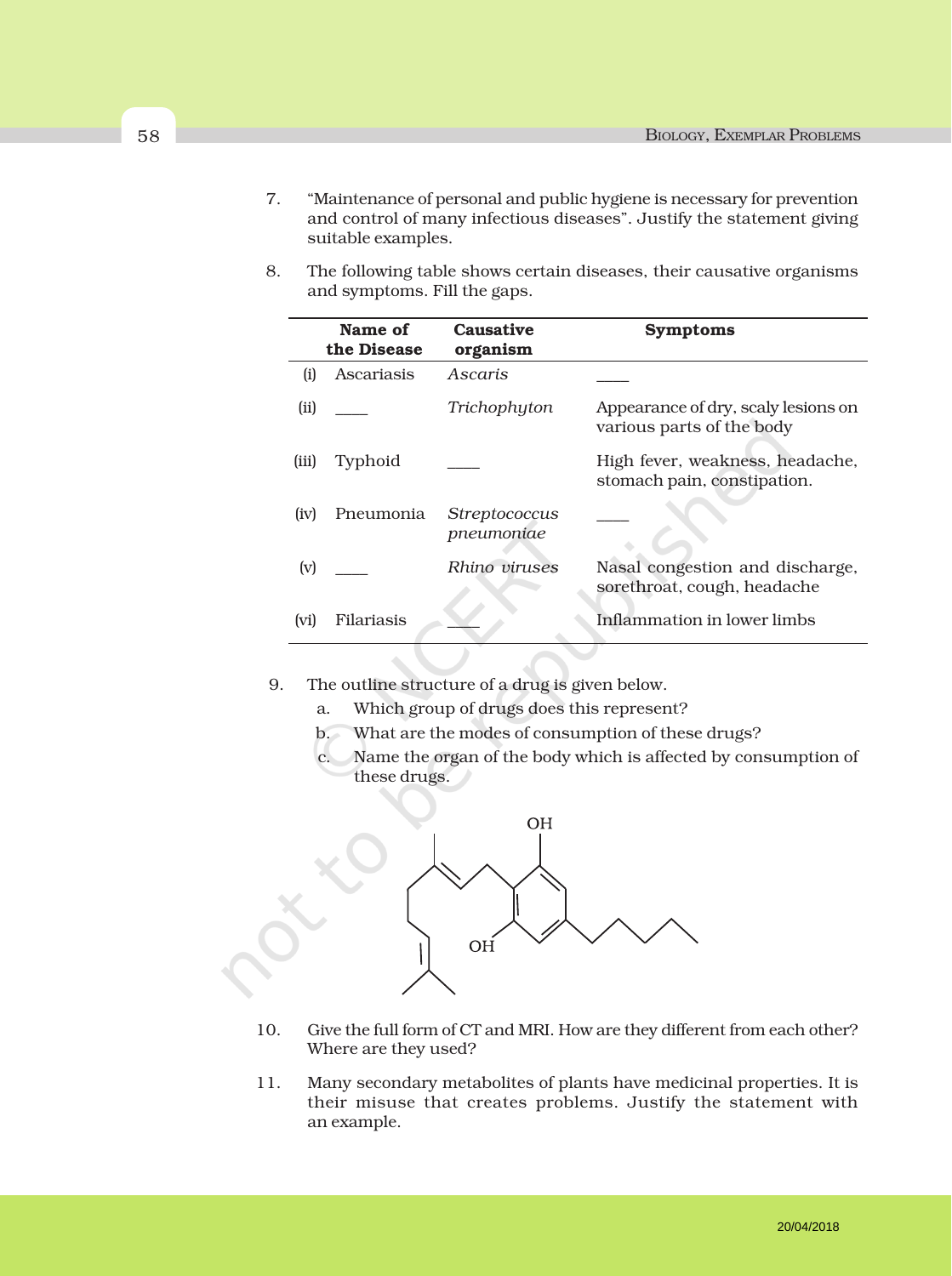- 12. Why cannabinoids are banned in sports and games?
- 13. What is secondary metabolism?
- 14. Drugs and alcohol give short-term 'high' and long-term 'damages', Discuss.
- 15. Diseases like dysentery, cholera, typhoid etc., are more common in over crowded human settlements. Why?
- 16. From which plant cannabiniods are obtained? Name any two cannabinoids. Which part of the body is effected by consuming these substances?
- 17. In the metropolitan cities of India, many children are suffering from allergy/asthma. What are the main causes of this problem. Give some symptoms of allergic reactions.
- 18. What is the basic principle of vaccination? How do vaccines prevent microbial infections? Name the organism from which hepatitis B Vaccine is produced.
- 19. What is cancer? How is a cancer cell different from the normal cell? How do normal cells attain cancerous nature?
- 20. A person shows strong unusual hypersensitive reactions when exposed to certain substances present in the air. Identify the condition. Name the cells responsible for such reactions. What precaution should be taken to avoid such reactions.
- 21. For an organ transplant, it is an advantage to have an identical twin. Why?
- 22. What are lifestyle diseases? How are they caused? Name any two such diseases.
- 23. If there are two pathogenic viruses, one with DNA and other with RNA, which would mutate faster? And Why?

### LONG ANSWER TYPE QUESTIONS

- 1. Represent schematically the life cycle of a malarial parasite.
- 2. Compare the life style of people living in the urban areas with those of rural areas and briefly describe how the life style affects their health.
- 3. Why do some adolescents start taking drugs. How can this be avoided?
- 4. In your locality, if a person is addicted to alcohol, what kind of behavioural changes do you observe in that person? Suggest measures to over come the problem.